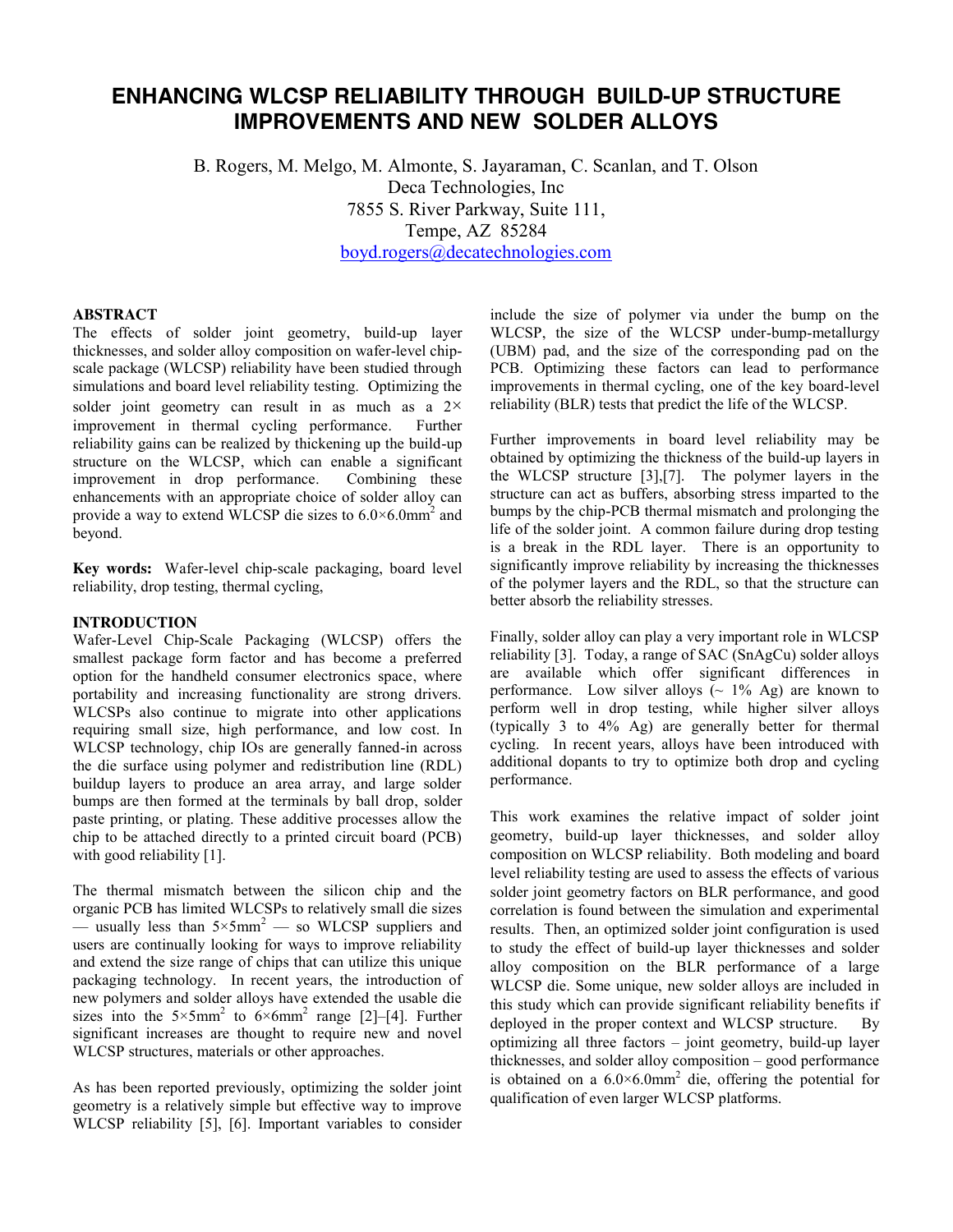

**Figure 1.** 3.9×3.9mm<sup>2</sup> WLCSP daisy chain test vehicle

## **SOLDER JOINT GEOMETRY OPTIMIZATION Test Vehicle and Splits**

The test vehicle used to study the effect of solder joint geometry factors on WLCSP reliability is shown in Figure 1. The die was  $3.9 \times 3.9$  mm<sup>2</sup>, moderately sized for WLCSP applications. The WLCSP build-up layers consisted of PBO polymer, plated Cu RDL and a plated Cu UBM at standard industry thicknesses. The solder was SAC405  $(Sn_{95.5}Ag_{4.0}Cu_{0.5})$ , and the finished WLCSP contained 81 balls in a 9×9 array on a 0.4mm pitch. The test vehicle was a live device with RDL-level daisy chain connections that could be completed on the board side, allowing for real time monitoring during board level reliability testing.

A non-solder-mask defined solder joint, typical for WLCSP assembly, is illustrated in Figure 2. Key aspects of the solder joint geometry are the UBM pad size on the WLCSP, the size of the polymer via under the bump on the WLCSP, and the PCB pad size. For the solder joint optimization study, the UBM pad size was fixed at 215um and the polymer via and the PCB pad were varied to determine the effects of these factors on WLCSP performance in thermal cycling tests.



**Figure 2.** Illustration of WLCSP solder joint, showing main geometric factors: UBM pad, under bump via, and PCB pad

The BLR PCB used in this study was an 8-layer, 1mm thick board, and the PCB pads were non-solder-mask defined. Standard JEDEC conditions were used for the temperature cycling (-40 to 125°C, 1 cycle/hr) [8]. Thermal cycling simulations were carried out assuming the above parameters, and then board level thermal cycling tests were performed to confirm the trends predicted by the simulations.



**Figure 3.** ANSYS model used to simulate 0.4 mm pitch, 81 ball qualification test vehicle

#### **Simulation Results**

An ANSYS model, illustrated in Figure 3, was used to simulate the thermal cycling performance of the test vehicle for various solder joint geometries. Symmetry was used to reduce the model to  $\frac{1}{4}$  of the package size. For thermal cycling, the critical joint is at the corner bump, which is the furthest bump location from the neutral point, the package center. The strain energy-density-distribution (SED) for the corner bump at the bump-UBM pad interface can be used to predict the thermal cycle lifetime of the part [9], [10]. By comparing the SED for various bump geometry cases, the effects of the bump geometry on the thermal cycle lifetime was predicted.

Results of the modeling work for different bump geometries are shown in Table 1. Here, the under-bump-via and the PCB pad sizes are referenced to the UBM pad, which remained fixed. The thermal cycling results are reported both as predicted cycles to first failure and as percent improvement compared to the control case. The model predicts that a smaller via under the bump is better for thermal cycling performance. The model also suggests that choosing the proper ratio of PCB pad to UBM pad is important. The PCB pad should be smaller than the UBM pad for optimized cycling performance, while a larger PCB pad results in degraded cycling performance.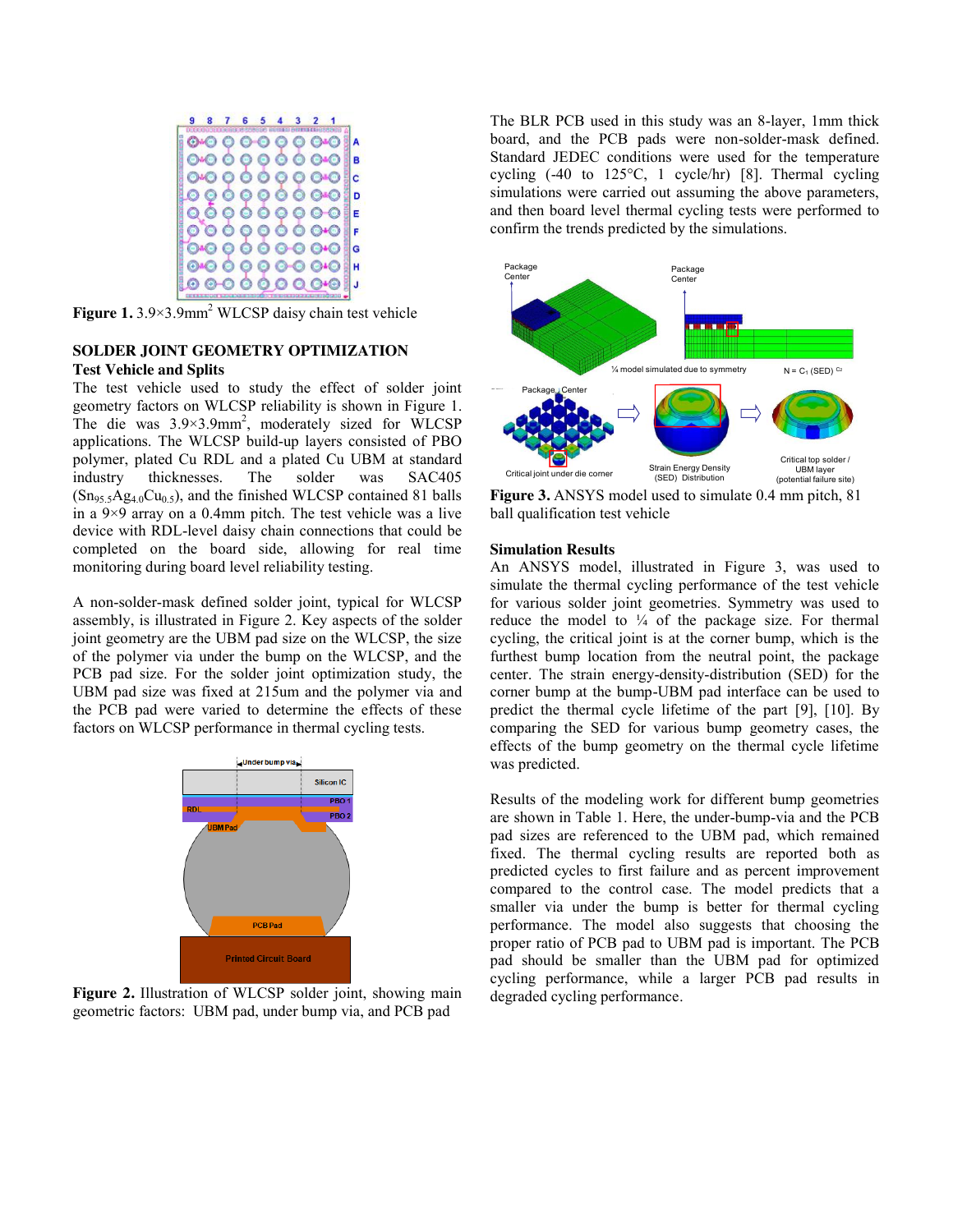| <b>Simulation Case</b>     | <b>UBM Pad</b><br><b>Diameter</b><br>(u <sub>m</sub> ) | <b>Via Diameter</b>                  | <b>PCB Pad Diameter</b>              | <b>Predicted</b><br><b>Cycles to First</b><br>Failure | % Improvement<br>in TC<br><b>Performance</b> |
|----------------------------|--------------------------------------------------------|--------------------------------------|--------------------------------------|-------------------------------------------------------|----------------------------------------------|
| Control                    | 215                                                    | $0.8 \times$ UBM pad $\approx$ 170um | $1.0 \times$ UBM pad = 215um         | 566                                                   |                                              |
| Reduced via diameter       | 215                                                    | $0.65$ x UBM pad $\approx$ 140um     | $1.0 \times$ UBM pad = 215um         | 772                                                   | 36%                                          |
| Reduced PCB pad diameter   | 215                                                    | $0.8 \times$ UBM pad $\approx$ 170um | $0.9 \times$ UBM pad $\approx$ 190um | 781                                                   | 38%                                          |
| Increased PCB pad diameter | 215                                                    | $0.8 \times$ UBM pad $\approx$ 170um | 1.1 x UBM pad $\approx$ 135um        | 406                                                   | $-28%$                                       |

**Table 1.** Simulation predictions of thermal cycling performance for different bump geometries

**Table 2.** Experimental results showing thermal cycling performance for different bump geometries

|  | <b>Split # Description</b>   | <b>Cycling Conditions</b><br>(-40 to 125°C, 1 cycle/hr) | <b>UBM Pad</b><br>Diameter Diameter | Via   | <b>PCB Pad</b> | <b>Cycles to</b><br>Diameter First Failure | % Improvement<br>in TC<br>Performance |
|--|------------------------------|---------------------------------------------------------|-------------------------------------|-------|----------------|--------------------------------------------|---------------------------------------|
|  | Control                      | 15min ramp, 15min dwell                                 | 215um                               | 170um | 215um          | 502                                        |                                       |
|  | Larger via, smaller PCB pad  | 20min ramp, 10min dwell                                 | 215um                               | 185um | 190um          | 590                                        | 18%                                   |
|  | Control via, smaller PCB pad | 20min ramp. 10min dwell                                 | 215um                               | 170um | 190um          | 912                                        | 82%                                   |
|  | Smaller via, smaller PCB pad | 20min ramp, 10min dwell                                 | 215um                               | 140um | 190um          | 1003                                       | 100%                                  |

# **Board Level Reliability Testing**

Thermal cycle testing was performed using the same test vehicle and board design simulated in the modeling work. Splits were carried out to test various bump geometries. As in the simulation tests, the UBM pad size remained fixed at 215um, while the under-bump-via and the PCB pad sizes were varied.

The splits performed and the corresponding results of the board-level reliability testing are shown in Table 2. Here, the trends predicted by the modeling work are confirmed: A smaller via under the bump is better for thermal cycling performance, and a smaller PCB pad compared to the UBM pad also improves thermal cycling results. In fact, comparison of splits 1 and 3, where the via remains fixed and the PCB pad has been reduced, suggests that significant gains may be obtained by optimizing the ratio of the PCB pad to the UBM pad. The results suggest this ratio should be maintained at less than one for optimal cycling performance. It should be noted that these two splits were performed under slightly different cycling conditions (15min ramp and dwell for split 1 vs 20min ramp, 10 min dwell for split 3). However, modeling results suggest that the shorter dwell time will provide only  $\sim$  7% improvement in thermal cycle performance, so most of the performance improvement is likely due to the PCB pad optimization.

SEM cross-sections of failed corner joints from splits 1 and 3 after thermal cycle testing are shown in Figs. 4(a) and 4(b), respectively. For both cases, the failure is solder fatigue, the desired failure mode, and as expected, the fatigue is occurring near the bump-UBM pad interface. However, the joint from split 3 with the smaller PCB pad exhibited a significantly longer thermal cycling life than the joint from split 1. The reason for the early failure for split 1 can be understood by comparing the two photographs. In Figure 4(a), the PCB pad is equivalent in diameter to the UBM pad. However, because the PCB pad is much thicker and also is non-solder-mask defined, the wetting out of the solder around this pad causes the joint to be larger on the board side than the WLCSP side. This causes the bump to assume a truncated pear shape rather than a spherical shape

and drives an earlier cycling failure near the smaller UBM pad side of the joint. On the other hand, for the joint pictured in Fig. 4(b), the PCB pad is undersized compared to the UBM pad, so that the two joints are almost equivalent in size. This produces a more spherical-shaped bump and tends to delay the solder fatigue failure at the UBM side of the joint. The smaller PCB pad also results in a little more stand-off for the WLCSP from the board, another factor in improving cycling reliability.



**Figure 4.** (a) SEM cross-section of failed corner bump from experimental split 1, where the PCB pad  $=$  the UBM pad. (b) SEM cross-section of failed corner bump from experimental split 3, where the PCB pad  $= 0.9$  x UBM pad.

The polymer via size under the bump also has a significant effect on thermal cycling performance, as seen by comparing splits 2, 3, and 4 in Table 2. The smaller via improves cycling reliability, likely by providing more stress buffering under the bump edge. This allows the bump to 'rock' during thermal cycle stressing, with the PBO polymer under the bump absorbing more of the stress and delaying the tendency for solder fatigue failure.

In addition to thermal cycle testing, standard JEDEC drop testing was also performed on all of the experimental splits shown in Table 2 [11]. All splits exhibited greater than 200 drops to failure, with minimal differentiation between the splits. This suggests that the joint geometry changes discussed here can be implemented and the corresponding thermal cycling benefits obtained without compromising drop performance.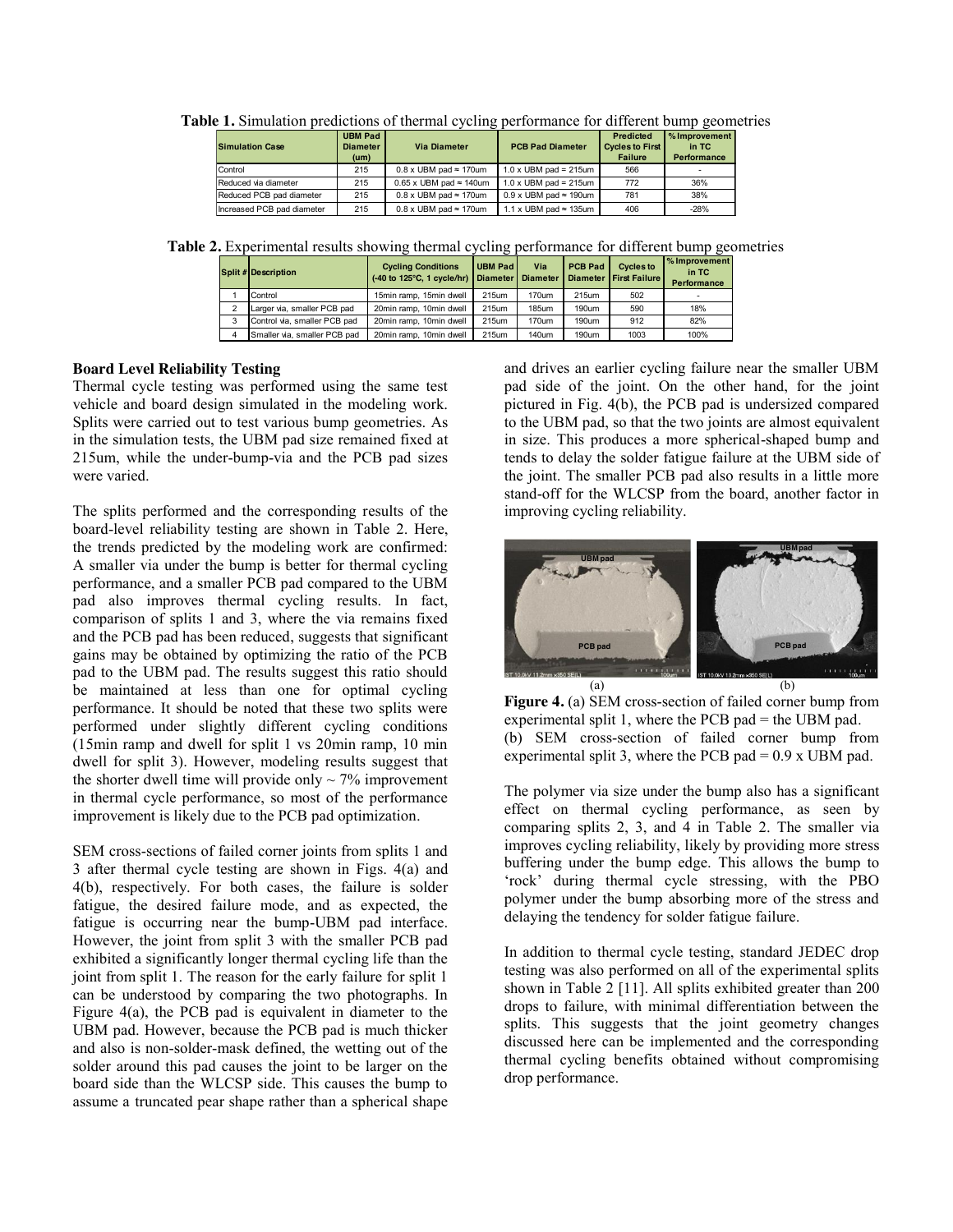43210987654321



**Figure 5.** 6mm  $\times$  6mm daisy chain test vehicle

# **STRUCTURE THICKNESS AND SOLDER ALLOY OPTIMIZATION**

# **Test Vehicle and Splits**

Build-up structure thicknesses and solder alloys were next studied in an attempt to obtain further BLR performance improvements. The test vehicle used for this part of the study is shown in Figure 5. The WLCSP consisted of a 6×6mm2 die, a large platform for WLCSP applications. The test vehicle contained 196 IOs in a 14×14 array on a 0.4mm pitch. The inner portion of the array consisted of dumbbells in the RDL layer, while the outer three rows and columns were routed through aluminum pads on the test chip.

Building on the previous solder joint optimization results, the polymer via under the bump and the PCB pad were sized relative to the UBM pad to maximize the reliability performance of this part. The UBM pad size was set at 240um, while the via under the bump was fixed at 180um, 75% of the UBM pad size. The board pad size was targeted at  $215$ um,  $\sim$  90% of the UBM pad.

WLCSP build-up structure thicknesses examined are illustrated in Figure 6. The standard structure consisted of PBO polymer, plated Cu RDL and a plated Cu UBM at nominal industry thicknesses. An alternative structure employing a thicker Cu RDL and PBO 2 layer was also included, to determine the potential benefits of the thicker layers on BLR performance.

Solder alloys tested are shown in Table 3. SAC405 was used as the control case. This was compared against low Ag alloys from three vendors, one containing Mn, a second containing proprietary additives, and a third containing Bi and other additives. Two new high tensile strength alloys



**Figure 6.** WLCSP build-up structure thicknesses tested

were also included, both exhibiting Vicker's Hardness values of about  $2 \times$  the other alloys [12]. One of the high tensile strength alloys was doped with Bi and Ni, while the other contained undisclosed proprietary components.

Full DOE splits for this part of the study are shown in Table 4. All solder alloys were tested in the context of both buildup structures.

After fabrication of the parts shown in Table 4, solder shears were performed to compare the relative modulus of the solder alloys. Shear strength values for the different alloys are shown in Figure 7. As expected, the low silver alloys exhibited slightly lower shear strengths than SAC405, the control case, while the two high tensile strength solders exhibited significantly higher shear values.

|  |  | <b>Table 3.</b> Solder alloys used in the $6 \times 6$ mm <sup>2</sup> test vehicle |  |
|--|--|-------------------------------------------------------------------------------------|--|
|  |  |                                                                                     |  |

| <b>Solder</b><br>Alloy | <b>Supplier</b> | <b>Description</b>                                                                                         |
|------------------------|-----------------|------------------------------------------------------------------------------------------------------------|
|                        | A               | <b>SAC405</b>                                                                                              |
| 2                      | A               | Low Ag SAC alloy containing Mn                                                                             |
| 3                      | B               | Low Ag SAC alloy containing proprietary additives                                                          |
| $\overline{4}$         | C               | Low Ag SAC alloy containing Bi and other<br>proprietary additives                                          |
| 5                      | $\mathsf{C}$    | High yield strength, high tensile strength SAC alloy<br>containing Bi, Ni, and other proprietary additives |
| 6                      | D               | High yield strength, high tensile strength SAC alloy<br>containing proprietary additives                   |

**Table 4.** Full DOE splits for the alloy and build-up layer study

| Split #        | <b>WLCSP</b><br><b>Build-up</b><br><b>Structure</b> | <b>Solder Alloy</b>                    |
|----------------|-----------------------------------------------------|----------------------------------------|
|                |                                                     | (1) SAC405                             |
| 2              | Standard                                            | (2) Low Ag SAC (Mn)                    |
| 3              |                                                     | (3) Low Ag SAC                         |
| 4              |                                                     | (4) Low Ag SAC (Bi)                    |
| 5              |                                                     | (5) High tensile strength SAC (Bi, Ni) |
| 6              |                                                     | (6) High tensile strength SAC          |
| $\overline{7}$ |                                                     | (1) SAC405                             |
| 8              |                                                     | (2) Low Ag SAC (Mn)                    |
| 9              | <b>Thicker Cu</b><br>RDL and                        | (3) Low Ag SAC                         |
| 10             | PBO <sub>2</sub>                                    | (4) Low Ag SAC (Bi)                    |
| 11             |                                                     | (5) High tensile strength SAC (Bi, Ni) |
| 12             |                                                     | (6) High tensile strength SAC          |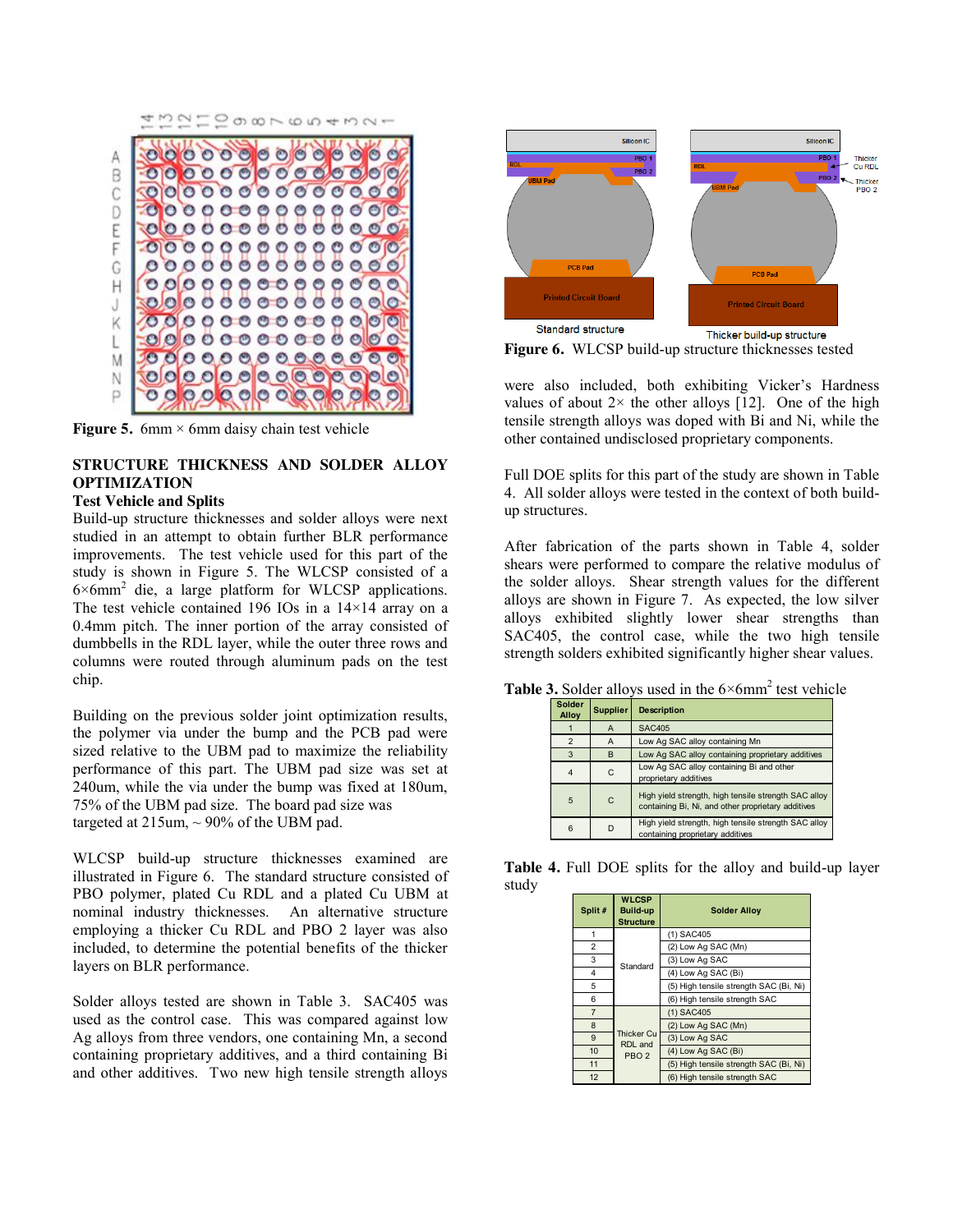

**Figure 7.** Solder shear performance for the different alloys

For board level reliability testing, the WLCSPs were again mounted on 8-layer, 1mm thick boards with non-soldermask defined PCB pads. Fifteen parts were mounted on each board. Standard JEDEC conditions were used for the temperature cycling (method G: -40 to 125°C, 1 cycle/hr, 20min ramp, 10min dwell) [8] and drop testing (condition B: 1500Gs) [11]. The parts were carried to 1000 cycles or 1000 drops. Failure was defined as a 20% increase in resistance over initial values.

#### **Thermal Cycling Results**

Thermal cycling results for the various splits are shown in Table 5. Weibull plots for the standard structure and the thicker structure are shown in Figures 8 and 9, respectively.

The high tensile strength solders performed very well in thermal cycle testing. For the standard structure, both exceeded 500 cycles to first failure, and, in fact, alloy #5 doped with Bi and Ni exhibited no failures out to 1000 cycles. With the thicker build-up structure, only one failure was recorded for the two high tensile alloys combined, with a first failure of 987 cycles for the version doped with Bi and Ni. The benefit of the thicker build-up structure on high tensile strength alloy #6 was very significant, moving the first failure from 531 cycles to over 1000 cycles.

SAC405 solder (alloy #1) also performed relatively well in thermal cycling tests. With the standard structure, this alloy exhibited a first failure at just under 500 cycles (485 cycles) and a characteristic life of 938 cycles. With the thicker build-up structure, there was a measurable improvement in first failure (614 cycles) but a similar characteristic life (944 cycles).

All of the low Ag alloys tested (alloys  $#2 - #4$ ) underperformed in thermal cycle testing relative to the other alloys in this study, and there was no significant improvement in moving from the standard structure to the thicker structure.

Table 5. Thermal cycling results for the various solder alloys with the standard and thick build-up structures

| <b>Split</b><br># | <b>WLCSP</b><br>Build-up<br><b>Structure</b>     | <b>Solder Alloy</b>                    | First<br><b>Failure</b><br>(Cycle) | <b>Cumulative</b><br><b>Failures at</b><br>1000 Cycles<br>(%) | <b>Characteristic</b><br>Life<br>(Cycles) |
|-------------------|--------------------------------------------------|----------------------------------------|------------------------------------|---------------------------------------------------------------|-------------------------------------------|
| 1                 |                                                  | (1) SAC405                             | 485                                | 82%                                                           | 938                                       |
| $\overline{2}$    |                                                  | (2) Low Ag SAC (Mn)                    | 308                                | 100%                                                          | 578                                       |
| 3                 | Standard                                         | (3) Low Ag SAC                         | 383                                | 100%                                                          | 576                                       |
| 4                 |                                                  | (4) Low Ag SAC (Bi)                    | 317                                | 100%                                                          | 421                                       |
| 5                 |                                                  | (5) High tensile strength SAC (Bi, Ni) | none                               | 0%                                                            |                                           |
| 6                 |                                                  | (6) High tensile strength SAC          | 531                                | 37%                                                           | 1142                                      |
| $\overline{7}$    |                                                  | (1) SAC405                             | 614                                | 73%                                                           | 944                                       |
| 8                 |                                                  | (2) Low Ag SAC (Mn)                    | 218                                | 100%                                                          | 516                                       |
| 9                 | <b>Thicker Cu</b><br>RDL and<br>PBO <sub>2</sub> | (3) Low Ag SAC                         | 330                                | 100%                                                          | 525                                       |
| 10                |                                                  | (4) Low Ag SAC (Bi)                    | 325                                | 100%                                                          | 473                                       |
| 11                |                                                  | (5) High tensile strength SAC (Bi, Ni) | 987                                | 3%                                                            |                                           |
| 12                |                                                  | (6) High tensile strength SAC          | none                               | 0%                                                            |                                           |



**Figure 8.** Weibull plots showing cycling performance for the various solder alloys using the standard build-up structure. High tensile strength alloy #5 doped with Bi and Ni is not shown because no failures were recorded.



**Figure 9.** Weibull plots showing cycling performance for the various solder alloys using the thicker build-up thicker build-up structure. High tensile strength alloys are not shown because no failures were recorded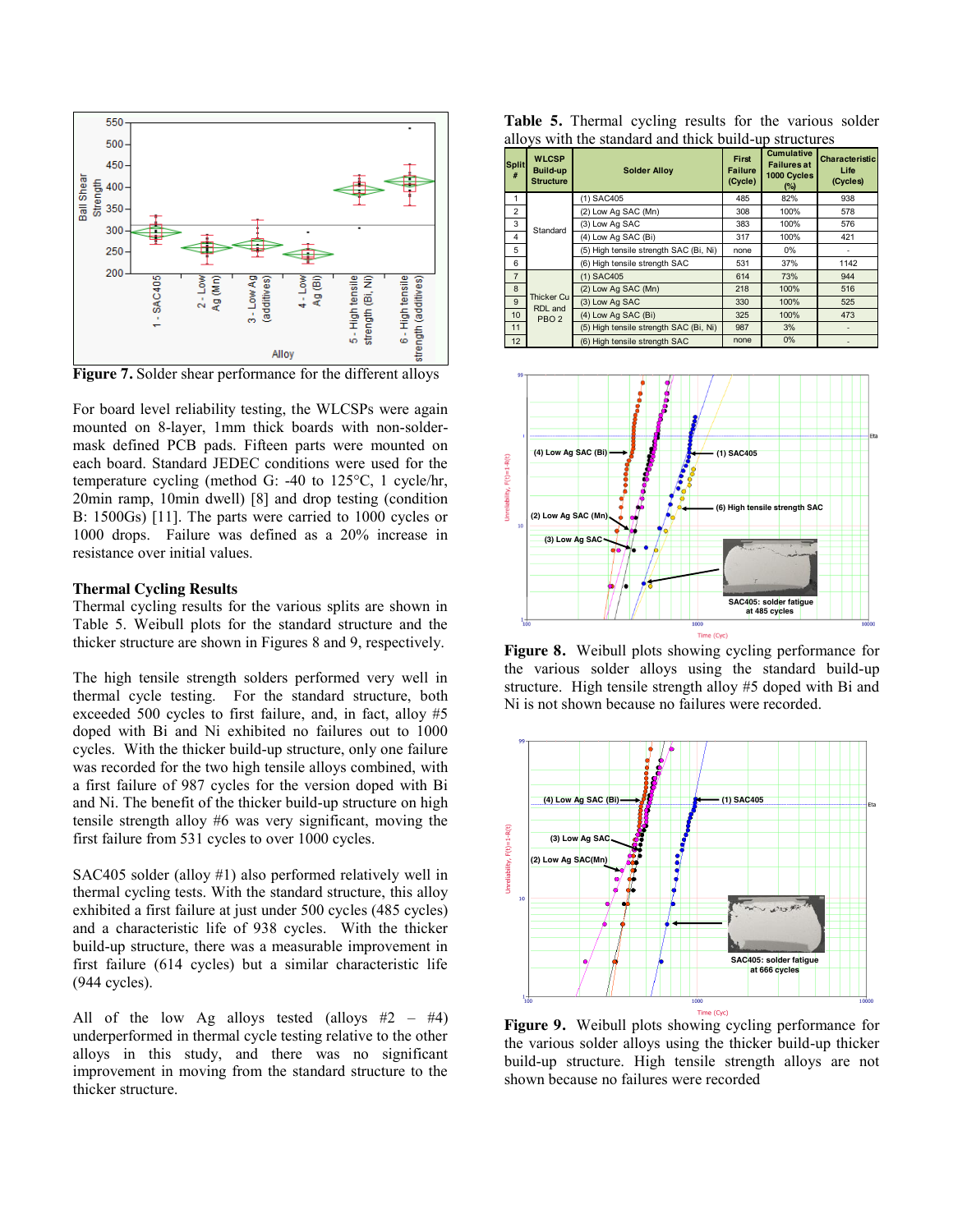All in all, the improvement in cycling performance with the thicker build-up structure was insignificant for the low Ag alloys, moderate for SAC405, and moderate to very significant for the high tensile strength alloys.

The failure mode for SAC405 solder has been determined and is shown in the inserts on the two Weibull plots in Figures 8 and 9. This alloy exhibited solder fatigue failure at the corner bumps, a typical failure mode observed in temperature cycling.

# **Drop Test Results**

Drop tests results for the various splits are shown in Table 6. Weibull plots for the standard structure and the thicker structure are shown in Figures 10 and 11, respectively.

For the standard structure, SAC405 performed very well in drop testing, with a first failure at 277 drops and a characteristic life of 902 drops. Two of the low Ag solders also performed well, with first failures of greater than 100 drops and with high characteristic lives. The third low Ag alloy (alloy #3) exhibited a relatively early failure at 56 drops and a lower characteristic life. Both high tensile strength SAC alloys suffered from relatively early drop failures. This was especially true for the alloy #5 with Bi and Ni doping. This alloy also exhibited a relatively low characteristic life. All of the Weibull plots exhibited nonlinear behavior, indicating the possibility of multiple failure modes.

For the thicker structure, all alloys performed very well, exhibiting a  $2 \times$  or better performance improvement when compared to the standard structure. All characteristic lives were greater than 1000 cycles, and the Weibull plots were more linear, suggesting possibly a single failure mode.

The drop failure mode for the SAC405 solder is again shown in the inserts on the two Weibull plots in Figures 10 and 11. The drop test resulted in a break in the RDL under the corner bump, which is typical in WLCSP drop testing.

## **DISCUSSION**

The results here demonstrate that structural changes can improve WLCSP reliability and extend the working space to larger die sizes. Reducing the size of the polymer via under the bump can improve cycling performance, by providing more stress buffering under the bump edge. Undersizing the board pad relative to the UBM pad results in a more optimized spherical bump geometry. This tends to delay the solder fatigue failure at the bump-UBM side of the joint, also improving cycling performance. Finally, thickening up the RDL and polymer 2 layers can produce significant gains

**Table 6.** Drop test results for the various solder alloys with the standard and thick build-up structures

| <b>Split</b><br># | <b>WLCSP</b><br><b>Solder Alloy</b><br><b>Build-up</b><br><b>Structure</b> |                                        | <b>First</b><br><b>Failure</b><br>(Drop) | <b>Cumulative</b><br><b>Failures after</b><br>1000 Drops<br>(%) | <b>Characteristic</b><br>Life<br>(Drops) |
|-------------------|----------------------------------------------------------------------------|----------------------------------------|------------------------------------------|-----------------------------------------------------------------|------------------------------------------|
| 1                 |                                                                            | (1) SAC405                             | 277                                      | 40%                                                             | 902                                      |
| $\overline{2}$    |                                                                            | (2) Low Ag SAC (Mn)                    | 114                                      | 30%                                                             | 2713                                     |
| 3                 | Standard                                                                   | (3) Low Ag SAC                         | 56                                       | 53%                                                             | 1013                                     |
| 4                 |                                                                            | (4) Low Ag SAC (Bi)                    | 155                                      | 37%                                                             | 1651                                     |
| 5                 |                                                                            | (5) High tensile strength SAC (Bi, Ni) | 20                                       | 67%                                                             | 462                                      |
| 6                 |                                                                            | (6) High tensile strength SAC          | 79                                       | 40%                                                             | 1133                                     |
| $\overline{7}$    |                                                                            | (1) SAC405                             | 550                                      | 17%                                                             | 1277                                     |
| 8                 |                                                                            | (2) Low Ag SAC (Mn)                    | 215                                      | 37%                                                             | 1277                                     |
| 9                 | Thicker Cu<br>RDL and<br>PBO <sub>2</sub>                                  | (3) Low Ag SAC                         | 172                                      | 37%                                                             | 1583                                     |
| 10                |                                                                            | (4) Low Ag SAC (Bi)                    | 501                                      | 23%                                                             | 1135                                     |
| 11                |                                                                            | (5) High tensile strength SAC (Bi, Ni) | 316                                      | 38%                                                             | 1170                                     |
| 12                |                                                                            | (6) High tensile strength SAC          | 197                                      | 33%                                                             | 1533                                     |



**Figure 10.** Weibull plots showing drop test performance for the various solder alloys using the standard build-up structure.



Figure 11. Weibull plots showing drop test performance for the various solder alloys using the thicker build-up structure.